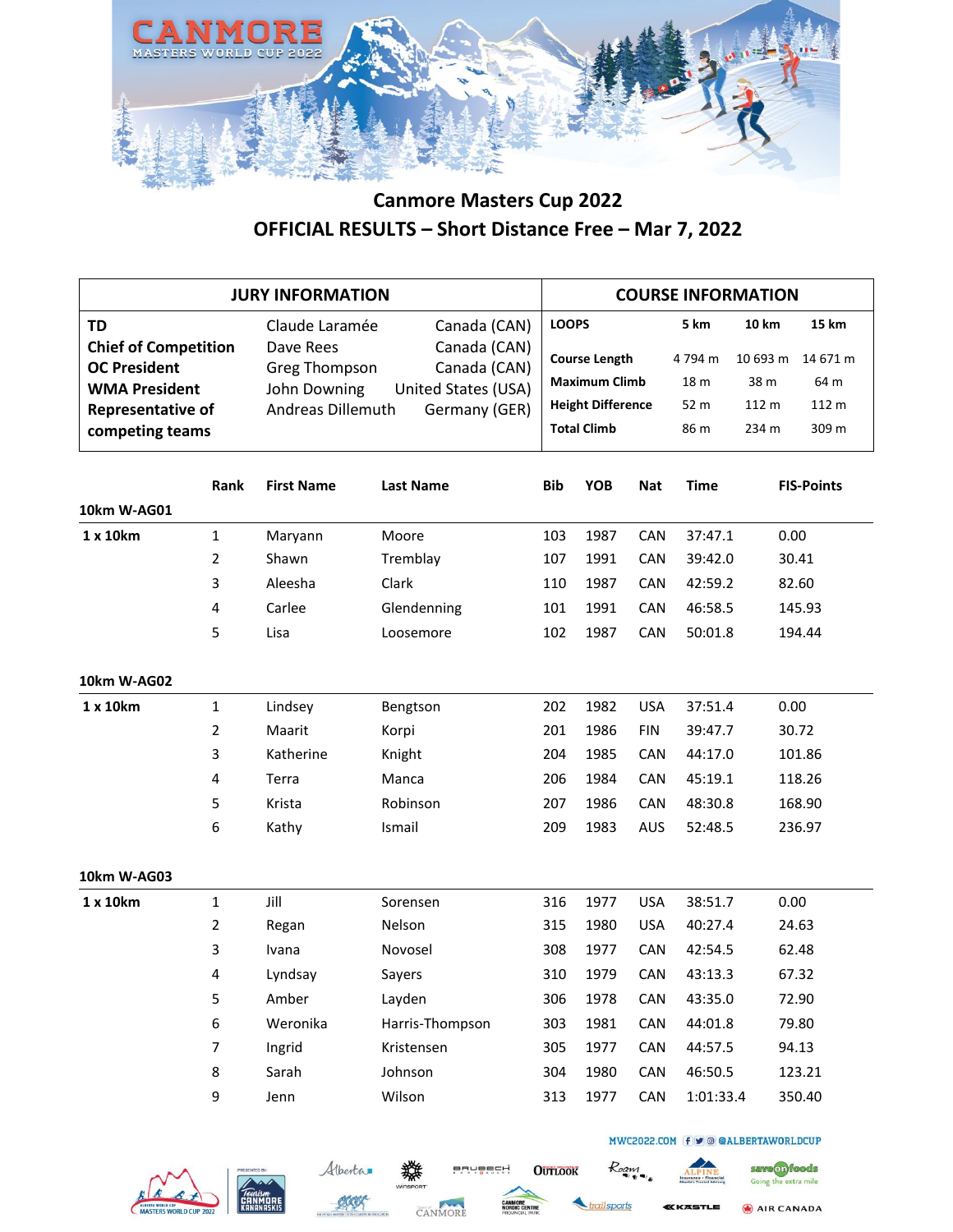

|             | Rank           | <b>First Name</b> | <b>Last Name</b> | <b>Bib</b> | <b>YOB</b> | <b>Nat</b> | <b>Time</b> | <b>FIS-Points</b> |
|-------------|----------------|-------------------|------------------|------------|------------|------------|-------------|-------------------|
| 10km W-AG04 |                |                   |                  |            |            |            |             |                   |
| 1 x 10km    | $\mathbf{1}$   | Jonna             | Kuronen          | 421        | 1974       | <b>FIN</b> | 37:37.1     | 0.00              |
|             | $\overline{2}$ | Carrie            | Carney           | 422        | 1974       | <b>USA</b> | 38:31.4     | 14.43             |
|             | 3              | Riikka            | Niemelainen      | 414        | 1976       | CAN        | 39:42.8     | 33.41             |
|             | 4              | Cynthia           | Wonham           | 420        | 1973       | CAN        | 41:31.9     | 62.42             |
|             | 5              | Ana               | Dennier          | 402        | 1972       | CAN        | 43:07.2     | 87.75             |
|             | 6              | Diana             | Rucker           | 415        | 1972       | CAN        | 45:11.4     | 120.77            |
|             | $\overline{7}$ | Elouise           | Stewart          | 416        | 1973       | CAN        | 1:14:54.9   | 594.87            |
| 10km W-AG05 |                |                   |                  |            |            |            |             |                   |
| 1 x 10km    | $\mathbf 1$    | Alison            | Arians           | 519        | 1970       | <b>USA</b> | 39:05.8     | 0.00              |
|             | 2              | Mary              | Wellington       | 502        | 1970       | <b>USA</b> | 40:47.9     | 26.11             |
|             | 3              | Inger Kristin     | Jensen           | 511        | 1968       | CAN        | 41:01.4     | 29.57             |
|             | 4              | Megan             | Regnerus         | 524        | 1968       | <b>USA</b> | 41:27.4     | 36.22             |
|             | 5              | Jen               | Joynt            | 523        | 1971       | <b>USA</b> | 42:29.0     | 51.97             |
|             | 6              | Barbara           | Kreisle          | 504        | 1969       | <b>USA</b> | 43:33.9     | 68.57             |
|             | $\overline{7}$ | Deborah           | Hall             | 508        | 1970       | CAN        | 43:59.9     | 75.22             |
|             | 8              | Wanda             | Dixon            | 506        | 1970       | CAN        | 44:00.4     | 75.35             |
|             | 9              | Karen             | Nakagawa         | 514        | 1968       | CAN        | 44:47.8     | 87.48             |
|             | 10             | Stacey            | Galinat          | 522        | 1971       | <b>USA</b> | 44:54.1     | 89.09             |
|             | 11             | Kimberly          | Kitching         | 505        | 1967       | CAN        | 45:10.7     | 93.33             |
|             | 12             | Dayna             | Deuter           | 521        | 1971       | <b>USA</b> | 49:56.1     | 166.33            |
|             | 13             | Mia               | Corkran          | 520        | 1968       | <b>USA</b> | 55:10.7     | 246.80            |
|             |                | Mary              | McKelvey         | 501        | 1968       | <b>USA</b> | <b>DNF</b>  |                   |
|             |                | Nancy             | Hostetler        | 509        | 1971       | CAN        | <b>DNS</b>  |                   |
|             |                | Anne              | Walton           | 517        | 1967       | CAN        | <b>DNS</b>  |                   |







**OUTLOOK** 

BRUBECH



Roam

save on foods

Going the extra mile

MWC2022.COM f v @ @ALBERTAWORLDCUP

AIR CANADA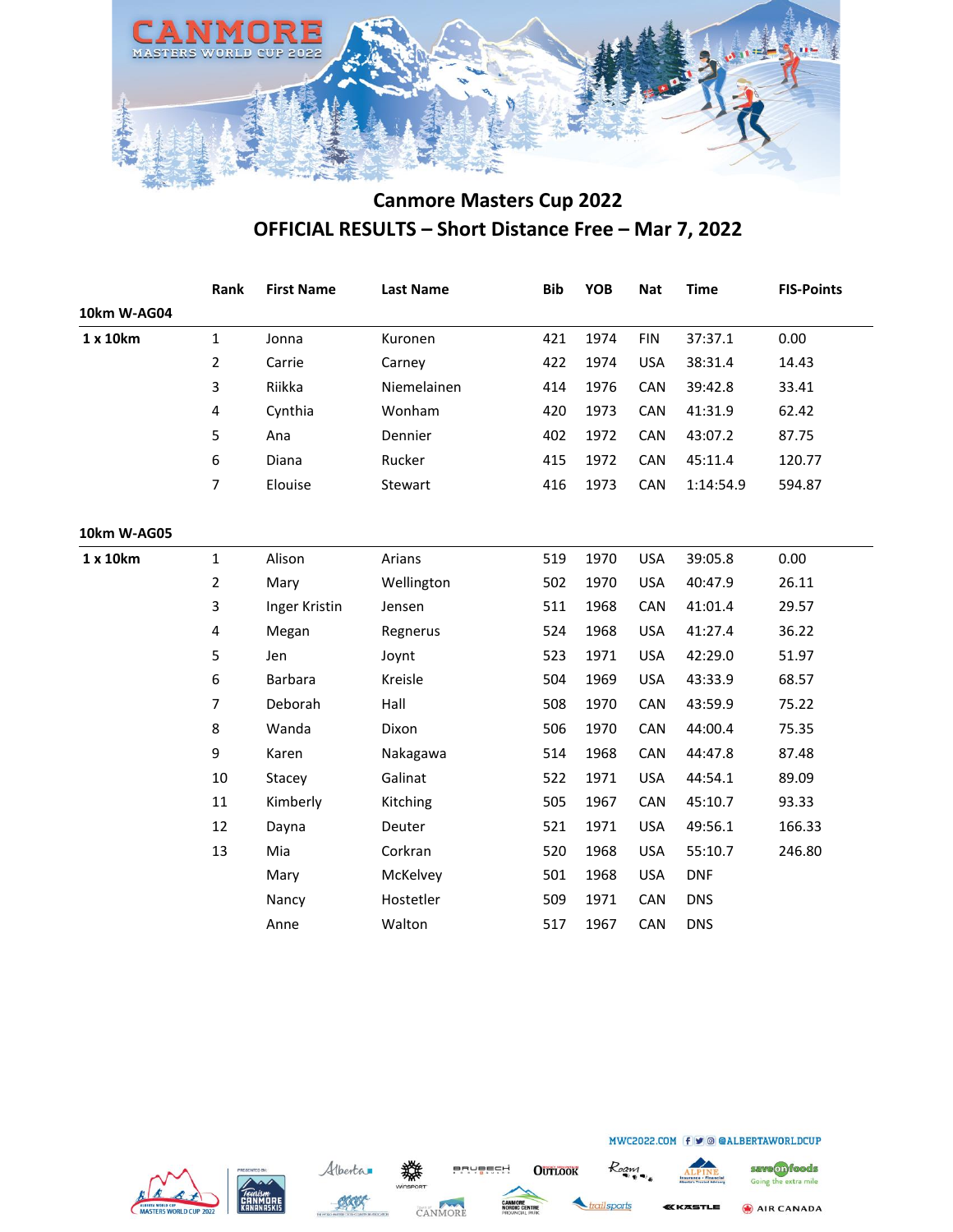

|             | Rank         | <b>First Name</b> | <b>Last Name</b>           | <b>Bib</b> | YOB  | <b>Nat</b> | <b>Time</b> | <b>FIS-Points</b> |
|-------------|--------------|-------------------|----------------------------|------------|------|------------|-------------|-------------------|
| 10km W-AG06 |              |                   |                            |            |      |            |             |                   |
| 1 x 10km    | $\mathbf{1}$ | Lise              | Labelle                    | 615        | 1965 | CAN        | 40:50.0     | 0.00              |
|             | 2            | Kathy             | <b>Butler</b>              | 607        | 1963 | CAN        | 40:58.7     | 2.13              |
|             | 3            | Chris             | Huet                       | 602        | 1962 | CAN        | 41:31.0     | 10.04             |
|             | 4            | Sabine            | Arnold                     | 628        | 1966 | <b>USA</b> | 43:44.6     | 42.76             |
|             | 5            | Mary-Ann          | Alfthan                    | 626        | 1963 | <b>FIN</b> | 44:02.4     | 47.12             |
|             | 6            | Donna             | Difolco                    | 603        | 1964 | <b>USA</b> | 44:51.6     | 59.17             |
|             | 7            | Mel               | Dutkiewicz                 | 610        | 1962 | CAN        | 45:49.7     | 73.40             |
|             | 8            | Andrea            | <b>Breen</b>               | 608        | 1966 | <b>USA</b> | 46:35.0     | 84.49             |
|             | 9            | Buur              | <b>Thorlakson Marianne</b> | 622        | 1964 | CAN        | 47:12.2     | 93.60             |
|             | 10           | Carol             | Kay                        | 614        | 1963 | CAN        | 48:03.2     | 106.09            |
|             | $11\,$       | Laura             | Maser                      | 617        | 1962 | CAN        | 48:46.2     | 116.62            |
|             | 12           | Katarina          | Tomas                      | 623        | 1962 | CAN        | 49:49.5     | 132.12            |
|             | 13           | Patty             | Cameron                    | 634        | 1965 | CAN        | 51:44.8     | 160.36            |
|             |              | Gaetane           | Perreault                  | 630        | 1965 | <b>USA</b> | <b>DNS</b>  |                   |
| 10km W-AG07 |              |                   |                            |            |      |            |             |                   |
| 1 x 10km    | $\mathbf{1}$ | Lise              | Meloche                    | 726        | 1960 | CAN        | 38:42.9     | 0.00              |
|             | 2            | Nancy             | Burden                     | 702        | 1961 | CAN        | 38:47.7     | 1.24              |
|             | 3            | Joy               | Mekechuk                   | 725        | 1959 | CAN        | 40:41.8     | 30.71             |
|             | 4            | Kelly             | Allison                    | 734        | 1961 | <b>USA</b> | 40:50.0     | 32.83             |
|             | 5            | Sandra            | Ecclestone                 | 707        | 1957 | CAN        | 41:01.4     | 35.77             |
|             | 6            | Gertrud           | Härer                      | 712        | 1961 | GER        | 41:32.7     | 43.86             |
|             | 7            | Linda             | Prenioslo                  | 728        | 1961 | CAN        | 41:46.3     | 47.37             |
|             | 8            | Susan             | Yackulic                   | 733        | 1958 | CAN        | 44:08.7     | 84.15             |
|             | 9            | Susan             | Kaczmarek                  | 708        | 1959 | CAN        | 44:49.4     | 94.67             |
|             | 10           | Sharon            | Mcdowell-Larsen            | 723        | 1960 | CAN        | 44:51.6     | 95.23             |
|             | 11           | Sharon            | Baker                      | 713        | 1958 | <b>USA</b> | 45:17.3     | 101.87            |
|             | 12           | Lesley            | Beatson                    | 724        | 1958 | CAN        | 46:09.3     | 115.30            |
|             | 13           | Kathleen          | Davies                     | 718        | 1958 | CAN        | 48:37.0     | 153.45            |
|             | $14\,$       | Carinne           | De Spaey                   | 721        | 1961 | CAN        | 49:49.9     | 172.28            |
|             | 15           | Julie             | Bladel                     | 719        | 1957 | <b>USA</b> | 50:02.8     | 175.62            |
|             | 16           | Lori              | Borchert                   | 717        | 1957 | CAN        | 50:43.4     | 186.10            |
|             | 17           | Marlene           | Augsten                    | 741        | 1960 | CAN        | 51:04.6     | 191.58            |
|             | 18           | Mary-Anne         | Church                     | 716        | 1958 | CAN        | 51:30.0     | 198.14            |
|             | 19           | Penny             | Jansen                     | 736        | 1960 | <b>USA</b> | 53:49.0     | 234.04            |
|             | $20\,$       | Lone              | Pless                      | 715        | 1960 | GRL        | 54:51.0     | 250.06            |
|             | 21           | Jean              | Kissner                    | 737        | 1959 | <b>USA</b> | 56:00.7     | 268.06            |
|             |              | Paula             | Purdon Mullen              | 729        | 1959 | CAN        | <b>DNF</b>  |                   |
|             |              | Trish             | Macleod                    | 714        | 1960 | CAN        | <b>DNS</b>  |                   |
|             |              | Lori              | Selby                      | 739        | 1961 | <b>USA</b> | <b>DNS</b>  |                   |







**OUTLOOK** 

BRUBECH

railsports

Roam

KKASTLE

MWC2022.COM f v @ @ALBERTAWORLDCUP

AIR CANADA

save on foods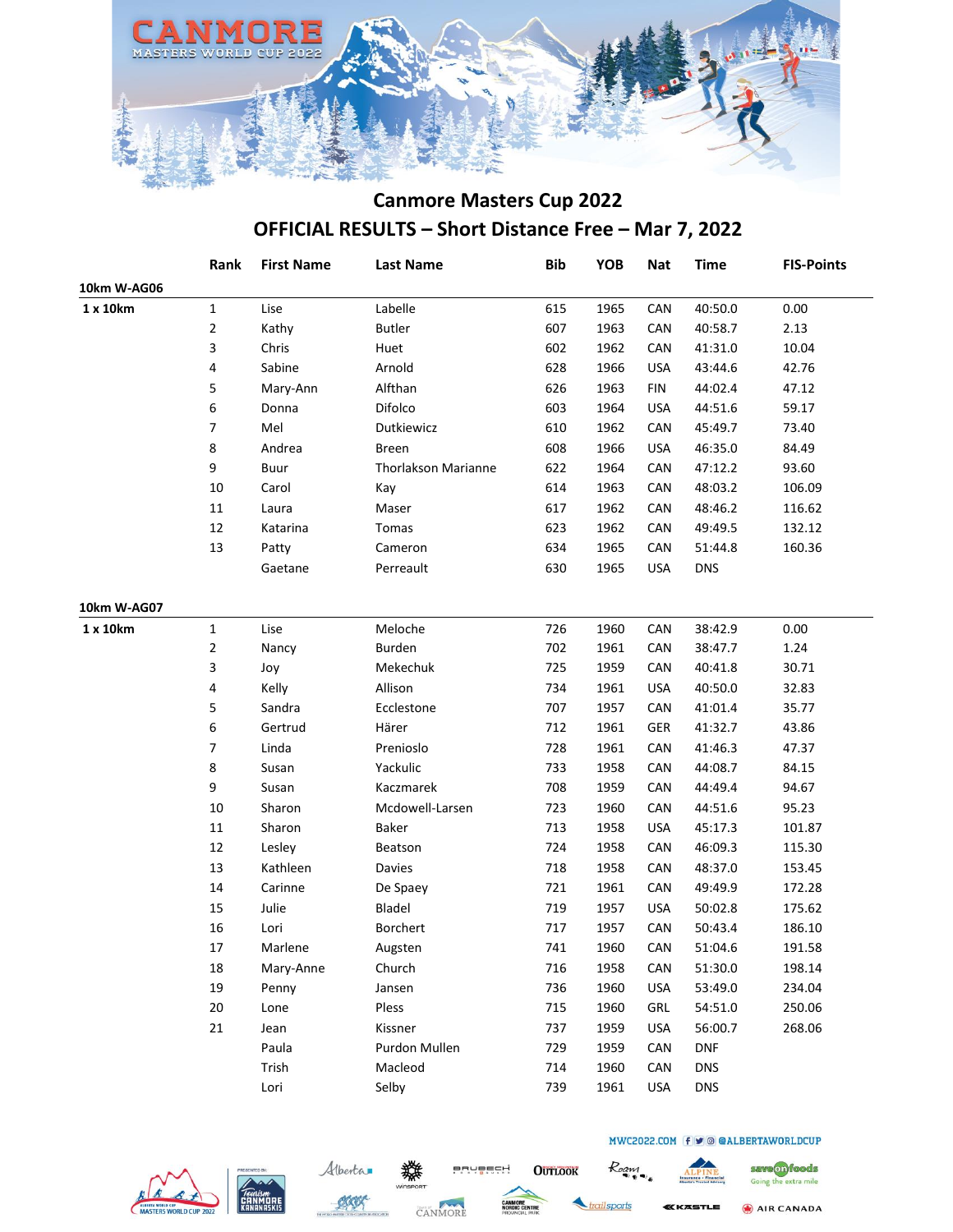

|             | Rank           | <b>First Name</b> | <b>Last Name</b> | <b>Bib</b> | YOB  | <b>Nat</b> | <b>Time</b> | <b>FIS-Points</b> |
|-------------|----------------|-------------------|------------------|------------|------|------------|-------------|-------------------|
| 10km W-AG08 |                |                   |                  |            |      |            |             |                   |
| 1 x 10 km   | $\mathbf{1}$   | Rosalyn           | Singleton        | 807        | 1956 | <b>USA</b> | 43:20.4     | 0.00              |
|             | $\overline{2}$ | Laura             | Colnaghi         | 805        | 1954 | <b>ITA</b> | 43:23.9     | 0.81              |
|             | 3              | Maureen           | Clement          | 809        | 1954 | CAN        | 43:25.7     | 1.22              |
|             | 4              | Kate              | <b>Ellis</b>     | 802        | 1956 | <b>USA</b> | 45:07.7     | 24.76             |
|             | 5              | Shirley           | Granter-Button   | 814        | 1955 | CAN        | 45:48.4     | 34.15             |
|             | 6              | Judy              | Buchanan-Mappin  | 803        | 1952 | CAN        | 48:15.3     | 68.04             |
|             | 7              | Wendy             | Grater           | 811        | 1954 | CAN        | 49:19.9     | 82.95             |
|             | 8              | Tina              | Wilson           | 829        | 1956 | <b>USA</b> | 51:29.6     | 112.87            |
|             | 9              | Edeltraud         | Rodewald         | 817        | 1955 | <b>USA</b> | 53:54.1     | 146.22            |
|             | 10             | Dd                | Roberts          | 827        | 1954 | <b>USA</b> | 1:05:05.2   | 301.06            |
|             |                | Susan             | Emmons           | 812        | 1955 | <b>USA</b> | <b>DNS</b>  |                   |
| 5km W-AG09  |                |                   |                  |            |      |            |             |                   |
| 1 x 5 km    | $\mathbf{1}$   | Patsy             | Murphy           | 914        | 1951 | CAN        | 21:06.9     | 0.00              |
|             | $\overline{2}$ | Claudette         | Maltais          | 905        | 1951 | CAN        | 21:12.4     | 2.60              |
|             | 3              | Ann               | Hopkinson        | 916        | 1951 | <b>USA</b> | 21:18.7     | 5.59              |
|             | 4              | Jacqueline        | LeGrow           | 909        | 1949 | CAN        | 22:49.4     | 48.54             |
|             | 5              | Liv               | Losnegard        | 906        | 1951 | <b>NOR</b> | 23:15.2     | 60.76             |
|             | 6              | Kathryn (Kit)     | Pizzey           | 911        | 1948 | CAN        | 23:38.7     | 71.89             |
|             | $\overline{7}$ | Karen             | Seaward          | 908        | 1950 | <b>USA</b> | 24:31.1     | 96.71             |
| 5km W-AG10  |                |                   |                  |            |      |            |             |                   |
| 1x5km       | $\mathbf{1}$   | June              | Lane             | 958        | 1946 | <b>USA</b> | 22:34.0     | 0.00              |
|             | $\overline{2}$ | Sharon            | Crawford         | 954        | 1944 | <b>USA</b> | 25:09.1     | 68.73             |
|             | 3              | Shirley           | Pommier          | 956        | 1946 | CAN        | 25:33.9     | 79.72             |
|             | 4              | <b>Brenda</b>     | Pace             | 960        | 1944 | <b>USA</b> | 26:21.8     | 100.95            |
|             | 5              | Heidi             | Mustvedt-Plüss   | 955        | 1947 | <b>NOR</b> | 26:38.6     | 108.39            |
|             | 6              | Constance         | Meek             | 953        | 1946 | <b>USA</b> | 28:35.9     | 160.37            |
|             |                |                   |                  |            |      |            |             |                   |







**BRUBECH** 

**OUTLOOK** 



Roam

save on foods Going the extra mile AIR CANADA

**KKASTLE**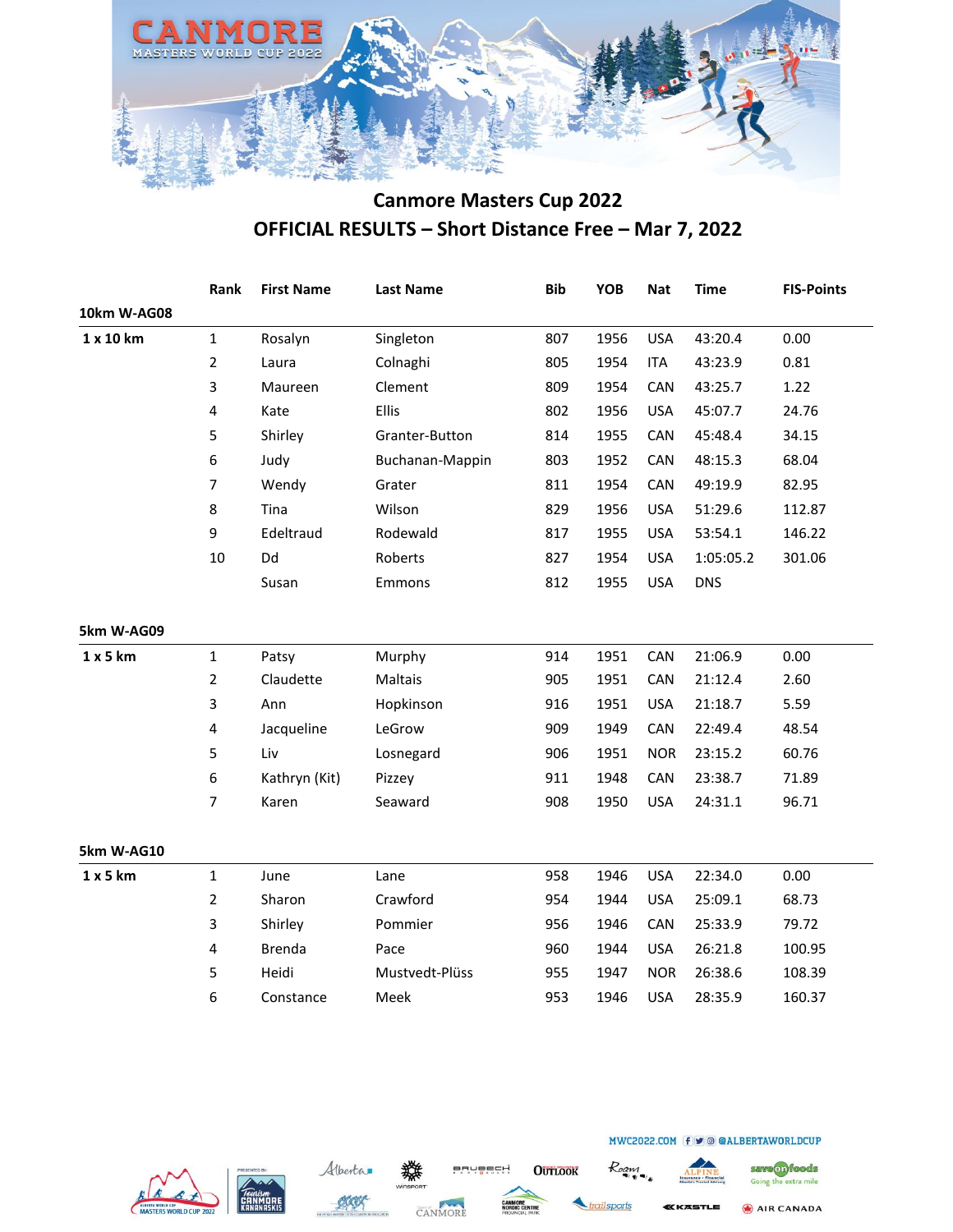

|              | Rank           | <b>First Name</b> | <b>Last Name</b>       | <b>Bib</b> | YOB  | <b>Nat</b> | <b>Time</b> | <b>FIS-Points</b> |
|--------------|----------------|-------------------|------------------------|------------|------|------------|-------------|-------------------|
| 5km W-AG11   |                |                   |                        |            |      |            |             |                   |
| 1x5km        | 1              | Eva               | Carlsen                | 972        | 1940 | <b>NOR</b> | 26:35.5     | 0.00              |
| 10km M-AG01  |                |                   |                        |            |      |            |             |                   |
| 1 x 10 km    | $\mathbf{1}$   | Andre             | Tremblay               | 1005       | 1988 | CAN        | 31:02.4     | 0.00              |
|              | $\overline{2}$ | John              | Fitzgerald             | 1009       | 1987 | <b>USA</b> | 32:36.6     | 30.35             |
|              | 3              | Stephen           | Ferguson               | 1001       | 1991 | CAN        | 43:15.8     | 236.28            |
| 10km M-AG02  |                |                   |                        |            |      |            |             |                   |
| 1 x 10 km    | 1              | Samy              | Laubscher              | 2009       | 1986 | SUI        | 29:06.3     | 0.00              |
|              | $\overline{2}$ | Johan             | Gustafsson             | 2001       | 1982 | <b>FIN</b> | 29:22.6     | 5.60              |
|              | 3              | David             | Cruz Garcia            | 2014       | 1986 | CAN        | 37:49.3     | 179.69            |
|              | 4              | Allan             | Tam                    | 2006       | 1985 | CAN        | 43:34.7     | 298.37            |
|              |                | Jakob             | Pless                  | 2007       | 1984 | <b>DEN</b> | <b>DNS</b>  |                   |
|              |                | Alexander         | Kolesov                | 2008       | 1986 | CAN        | <b>DNS</b>  |                   |
| 10km 1M-AG03 |                |                   |                        |            |      |            |             |                   |
| 1 x 10 km    | $\mathbf{1}$   | Orion             | Berryman               | 3002       | 1981 | <b>USA</b> | 30:38.9     | 0.00              |
|              | 2              | Erik              | Carleton               | 3035       | 1978 | CAN        | 30:52.6     | 4.47              |
|              | 3              | Thomas            | Nelson                 | 3027       | 1979 | <b>USA</b> | 32:16.9     | 31.98             |
|              | 4              | <b>Brian</b>      | <b>Brush</b>           | 3026       | 1980 | <b>USA</b> | 32:54.4     | 44.21             |
|              | 5              | John              | Wilkie                 | 3004       | 1977 | CAN        | 33:10.2     | 49.37             |
|              | 6              | Joachim           | Gustafsson             | 3001       | 1980 | <b>FIN</b> | 33:28.8     | 55.44             |
|              | 7              | Jamie             | Grant                  | 3007       | 1979 | CAN        | 33:51.9     | 62.97             |
|              | 8              | Cyril             | <b>Brennan</b>         | 3033       | 1980 | CAN        | 33:57.6     | 64.83             |
|              | 9              | Andrew            | Gubbels                | 3008       | 1981 | CAN        | 35:50.8     | 101.77            |
|              | 10             | David             | Rasmussen              | 3028       | 1979 | <b>USA</b> | 36:42.0     | 118.47            |
|              | 11             | <b>Nick</b>       | Khorin                 | 3011       | 1977 | CAN        | 36:52.4     | 121.87            |
|              | 12             | Benjamin          | Du Hays                | 3005       | 1977 | CAN        | 37:21.9     | 131.49            |
|              | 13             | Martin            | Kariya                 | 3010       | 1981 | CAN        | 37:41.3     | 137.82            |
|              | 14             | Luke              | Ryan                   | 3031       | 1977 | AUS        | 38:10.4     | 147.32            |
|              | 15             | Alex              | <b>Blais-Montpetit</b> | 3032       | 1980 | CAN        | 39:04.4     | 164.94            |
|              | 16             | Carl-Erik         | Søbstad                | 3017       | 1980 | CAN        | 40:04.2     | 184.45            |
|              | 17             | Kelly             | McShane                | 3014       | 1979 | CAN        | 41:50.2     | 219.03            |
|              | 18             | Jonathan P        | Williams               | 3030       | 1979 | <b>USA</b> | 43:47.8     | 257.40            |
|              | 19             | Alexander         | Stark                  | 3019       | 1978 | CAN        | 50:35.5     | 390.43            |
|              |                |                   |                        |            |      |            |             |                   |









**BRUBECH** 

**OUTLOOK** 

railsports

Roam



MWC2022.COM f v @ @ALBERTAWORLDCUP

AIR CANADA

save on foods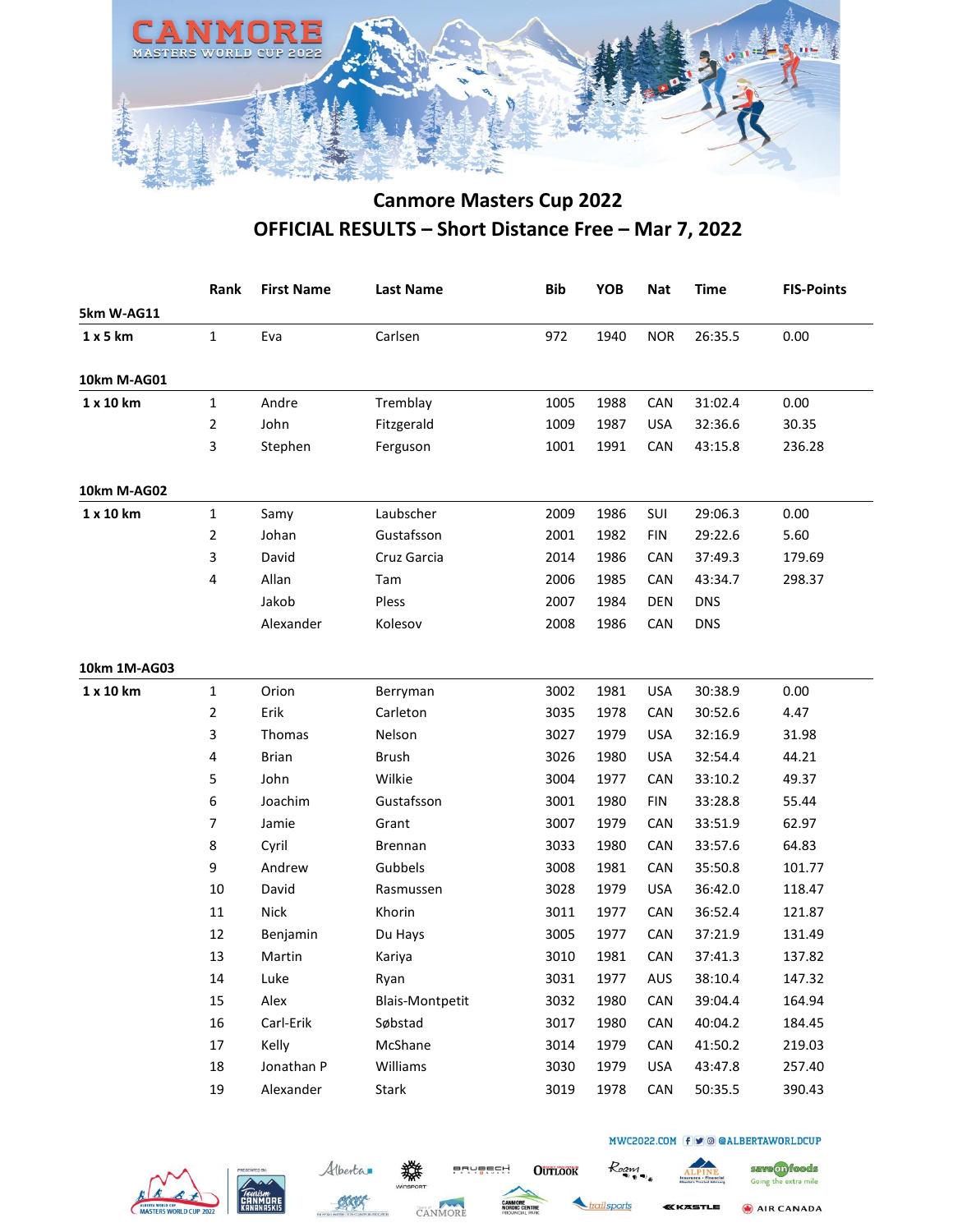

|                    | Rank           | <b>First Name</b> | <b>Last Name</b> | <b>Bib</b> | <b>YOB</b> | <b>Nat</b> | <b>Time</b> | <b>FIS-Points</b> |
|--------------------|----------------|-------------------|------------------|------------|------------|------------|-------------|-------------------|
| <b>10km M-AG04</b> |                |                   |                  |            |            |            |             |                   |
| 1 x 10 km          | $\mathbf{1}$   | Thomas            | Graf             | 4001       | 1973       | SUI        | 30:16.0     | 0.00              |
|                    | $\overline{2}$ | Christophe        | Perrey           | 4026       | 1974       | <b>FRA</b> | 33:32.4     | 64.89             |
|                    | 3              | Scott             | Jensen           | 4010       | 1974       | CAN        | 34:24.9     | 82.24             |
|                    | 4              | Artie             | Huber            | 4003       | 1974       | <b>USA</b> | 35:11.7     | 97.70             |
|                    | 5              | Ivan              | English          | 4005       | 1973       | CAN        | 35:23.2     | 101.50            |
|                    | 6              | Ivan              | Schmid           | 4027       | 1975       | SUI        | 36:02.0     | 114.32            |
|                    | 7              | Ben               | Arians           | 4028       | 1973       | <b>USA</b> | 36:52.9     | 131.13            |
|                    | 8              | D'Arcy            | Bloom            | 4031       | 1974       | CAN        | 37:17.5     | 139.26            |
|                    | 9              | Todd              | Wilson           | 4024       | 1975       | CAN        | 37:23.7     | 141.31            |
|                    | 10             | George            | Condy            | 4036       | 1972       | CAN        | 37:31.7     | 143.95            |
|                    | 11             | Dominic           | <b>Bradford</b>  | 4033       | 1972       | CAN        | 38:20.0     | 159.91            |
|                    | 12             | Simon             | Lapointe         | 4013       | 1976       | <b>CAN</b> | 38:46.0     | 168.50            |
|                    | 13             | Chris             | Wall             | 4023       | 1976       | CAN        | 38:49.7     | 169.72            |
|                    | 14             | Alex              | <b>Boileau</b>   | 4032       | 1976       | CAN        | 39:43.5     | 187.50            |
|                    | 15             | Mark              | MacLachlan       | 4004       | 1973       | <b>USA</b> | 42:56.3     | 251.20            |
|                    | 16             | Robbie            | King             | 4011       | 1973       | <b>CAN</b> | 44:04.5     | 273.73            |
|                    | 17             | Michel            | Harvey           | 4007       | 1972       | CAN        | 48:29.7     | 361.35            |
|                    |                | Peter             | Thunvall         | 4002       | 1976       | <b>SWE</b> | <b>DNS</b>  |                   |
|                    |                | Dominique         | McNeely          | 4014       | 1974       | <b>CAN</b> | <b>DNS</b>  |                   |
|                    |                | Ryan              | Olson            | 4017       | 1976       | CAN        | <b>DNS</b>  |                   |
|                    |                | Jason             | Proche           | 4018       | 1972       | CAN        | <b>DNS</b>  |                   |
|                    |                |                   |                  |            |            |            |             |                   |







**OUTLOOK** 

BRUBECH

railsports

Roam



MWC2022.COM f v @ @ALBERTAWORLDCUP

KKASTLE

AIR CANADA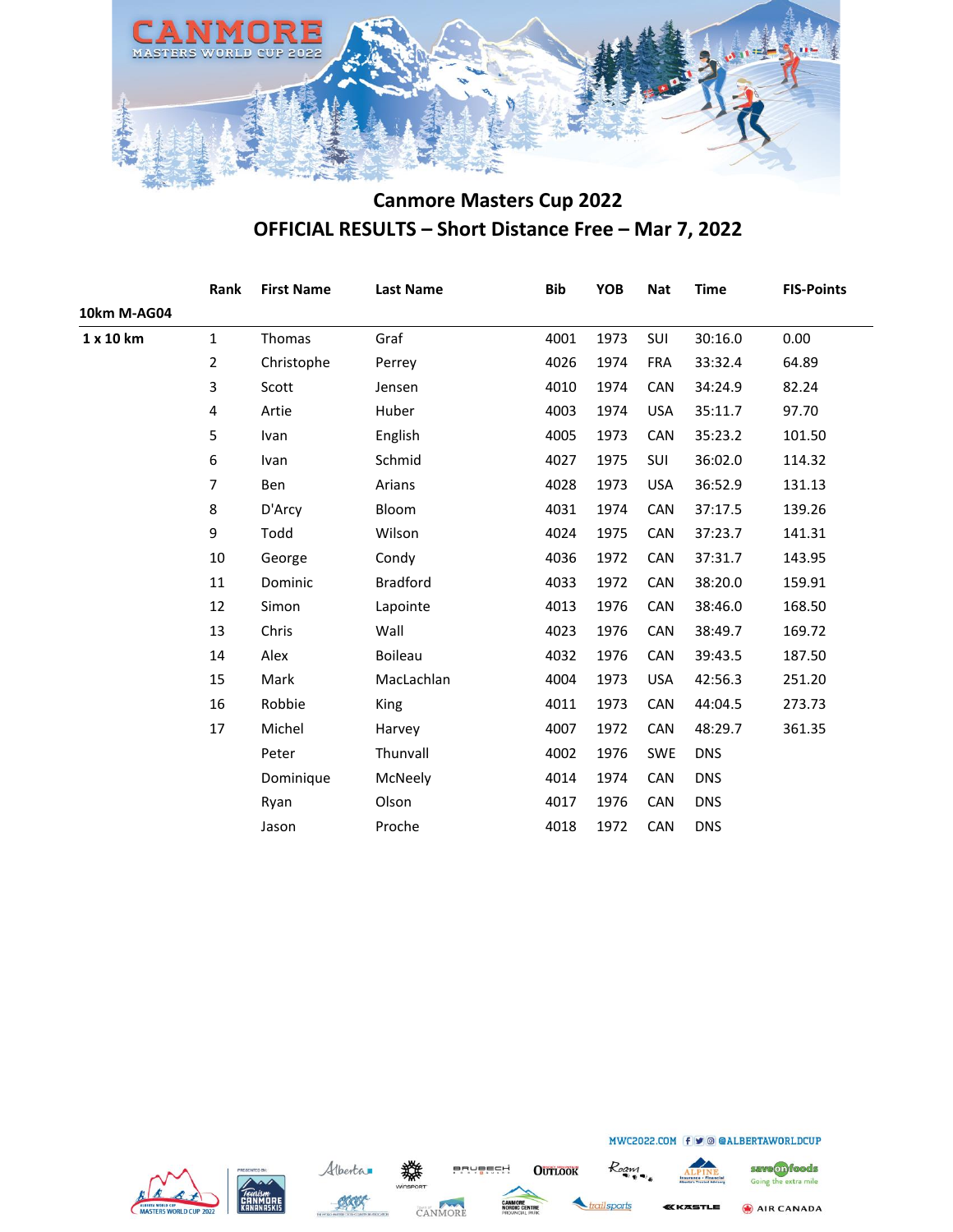

|             | Rank           | <b>First Name</b> | <b>Last Name</b> | <b>Bib</b> | YOB  | <b>Nat</b> | <b>Time</b> | <b>FIS-Points</b> |
|-------------|----------------|-------------------|------------------|------------|------|------------|-------------|-------------------|
| 10km M-AG05 |                |                   |                  |            |      |            |             |                   |
| 1 x 10 km   | $\mathbf 1$    | Virgo             | Karu             | 5002       | 1967 | <b>EST</b> | 34:01.1     | 0.00              |
|             | $\overline{2}$ | Luc               | Tremblay         | 5004       | 1970 | CAN        | 34:45.5     | 13.05             |
|             | 3              | David             | Sjogren          | 5003       | 1967 | <b>USA</b> | 34:58.9     | 16.99             |
|             | 4              | Simon             | Pulfrey          | 5037       | 1970 | CAN        | 36:32.6     | 44.53             |
|             | 5              | Tim               | Donahue          | 5006       | 1969 | <b>USA</b> | 36:57.6     | 51.88             |
|             | 6              | Jean-Paul         | Molgat           | 5034       | 1968 | CAN        | 37:35.0     | 62.88             |
|             | $\overline{7}$ | Stacey            | Moon             | 5010       | 1967 | <b>USA</b> | 37:44.6     | 65.70             |
|             | 8              | Warren            | Atkey            | 5045       | 1969 | <b>USA</b> | 37:46.3     | 66.20             |
|             | 9              | Gary              | Di Silvestri     | 5011       | 1967 | <b>USA</b> | 37:53.2     | 68.23             |
|             | $10\,$         | <b>Bruce</b>      | Rogers           | 5049       | 1967 | <b>USA</b> | 37:58.9     | 69.90             |
|             | $11\,$         | Steve             | Parkins          | 5036       | 1970 | CAN        | 38:38.0     | 81.40             |
|             | 12             | Kirk              | Daniells         | 5023       | 1968 | CAN        | 38:43.3     | 82.96             |
|             | 13             | Sean              | Jones            | 5014       | 1970 | <b>USA</b> | 38:52.4     | 85.63             |
|             | 14             | Nicholas          | Strohmeyer       | 5051       | 1971 | <b>USA</b> | 39:16.5     | 92.71             |
|             | 15             | Sylvain           | Laprade          | 5015       | 1968 | CAN        | 39:28.4     | 96.21             |
|             | 16             | Glenn             | Edwards          | 5026       | 1967 | CAN        | 39:48.8     | 102.21            |
|             | 17             | Tim               | Van Orden        | 5052       | 1968 | <b>USA</b> | 39:58.4     | 105.03            |
|             | 18             | Murray            | Aubin            | 5018       | 1969 | CAN        | 40:50.9     | 120.46            |
|             | 19             | Andreas           | Dillemuth        | 5009       | 1969 | GER        | 41:06.1     | 124.93            |
|             | 20             | Marc              | Viallon          | 5013       | 1969 | <b>FRA</b> | 41:09.8     | 126.02            |
|             | 21             | Douglas           | Boduch           | 5012       | 1969 | <b>USA</b> | 41:11.0     | 126.37            |
|             | 22             | Douglas           | Kean             | 5033       | 1967 | CAN        | 41:11.2     | 126.43            |
|             | 23             | David             | Dennier          | 5024       | 1968 | CAN        | 44:11.3     | 179.37            |
|             | 24             | Trent             | Duchscherer      | 5025       | 1971 | CAN        | 45:00.2     | 193.75            |
|             | 25             | Simon             | Haynes           | 5032       | 1971 | CAN        | 45:18.4     | 199.10            |
|             | 26             | Curtis            | Cook             | 5022       | 1970 | CAN        | 47:54.1     | 244.87            |
|             | 27             | Kier              | Wilson           | 5041       | 1971 | CAN        | 59:16.2     | 445.38            |
|             |                | <b>Bruce</b>      | MacNeil          | 5001       | 1971 | CAN        | <b>DNS</b>  |                   |
|             |                | Philip            | Parker           | 5035       | 1968 | CAN        | <b>DNS</b>  |                   |
|             |                | Richard           | Thompson         | 5039       | 1969 | CAN        | <b>DNS</b>  |                   |
|             |                | Raivo             | Pärnpuu          | 5043       | 1967 | <b>EST</b> | <b>DNS</b>  |                   |
|             |                | Richard           | Fernand          | 5047       | 1969 | <b>USA</b> | <b>DNS</b>  |                   |
|             |                | Gerald            | Jayne            | 5048       | 1969 | <b>USA</b> | <b>DNS</b>  |                   |
|             |                |                   |                  |            |      |            |             |                   |







**BRUBECH** 

**OUTLOOK** 

railsports

Roam

KKASTLE

MWC2022.COM f v @ @ALBERTAWORLDCUP

AIR CANADA

save on foods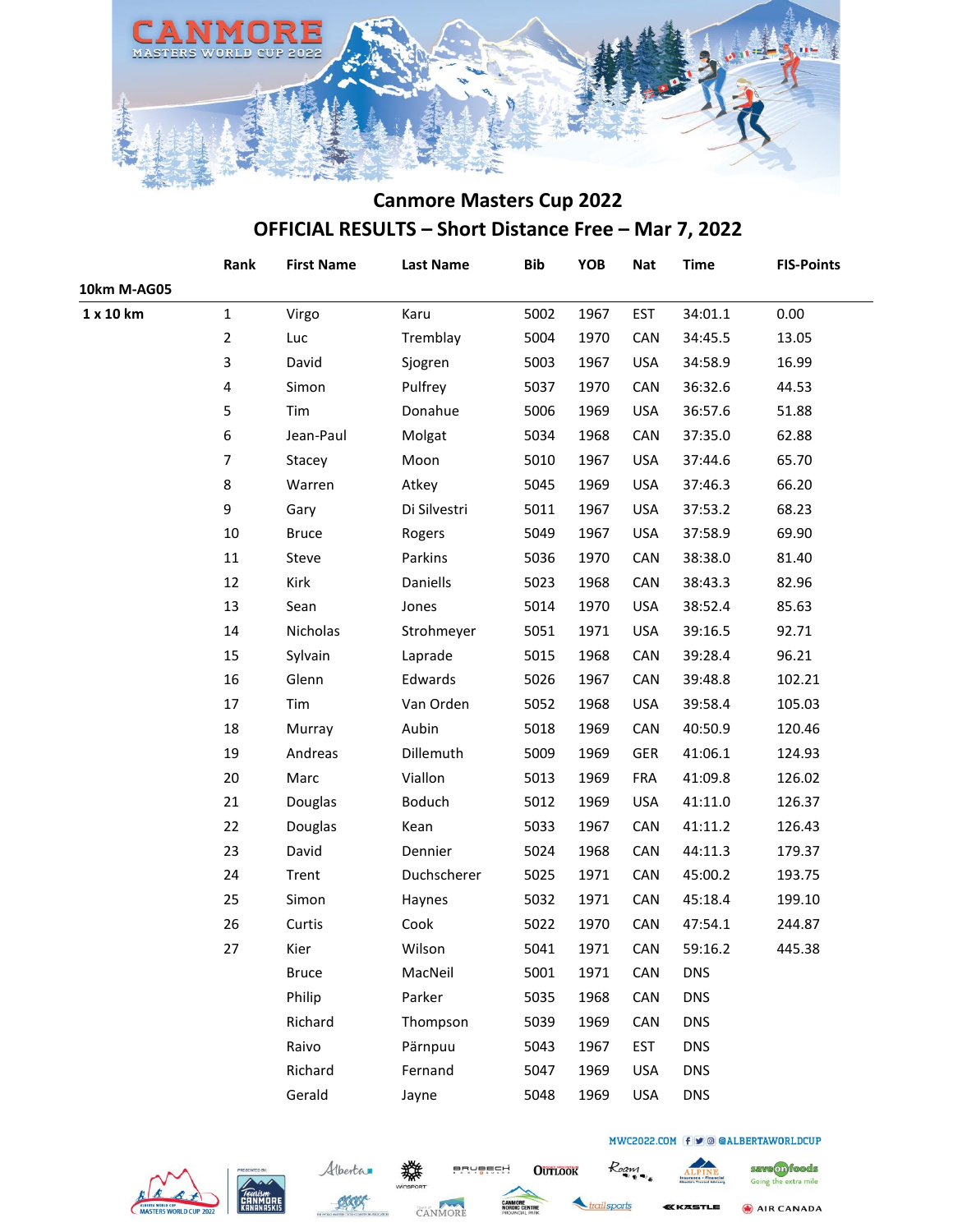

|             | Rank           | <b>First Name</b> | <b>Last Name</b> | <b>Bib</b> | YOB  | <b>Nat</b> | <b>Time</b> | <b>FIS-Points</b> |
|-------------|----------------|-------------------|------------------|------------|------|------------|-------------|-------------------|
| 10km M-AG06 |                |                   |                  |            |      |            |             |                   |
| 1 x 10 km   | $\mathbf{1}$   | Dave              | Mcmahon          | 6053       | 1964 | CAN        | 35:28.4     | 0.00              |
|             | $\overline{2}$ | Alain             | Bilocq           | 6019       | 1965 | CAN        | 36:22.9     | 15.36             |
|             | 3              | Jérôme            | Blondeau         | 6006       | 1965 | FRA        | 36:31.4     | 17.76             |
|             | 4              | Richard           | Suddock          | 6013       | 1962 | <b>USA</b> | 37:28.7     | 33.91             |
|             | 5              | Robin             | <b>Butler</b>    | 6014       | 1964 | CAN        | 37:30.5     | 34.42             |
|             | 6              | Lindsay           | Bridgford        | 6017       | 1962 | AUS        | 37:38.7     | 36.73             |
|             | $\overline{7}$ | Werner            | Schwar           | 6028       | 1966 | CAN        | 38:09.3     | 45.36             |
|             | $\bf 8$        | Michael           | Curtin           | 6023       | 1964 | <b>USA</b> | 38:18.9     | 48.06             |
|             | 9              | Richard           | Zaidan           | 6064       | 1963 | CAN        | 38:28.2     | 50.69             |
|             | 10             | Kevin             | Lantz            | 6047       | 1965 | CAN        | 39:01.7     | 60.13             |
|             | $11\,$         | Daniel            | Heil             | 6070       | 1966 | <b>USA</b> | 39:26.9     | 67.23             |
|             | 12             | Brad              | Thorlakson       | 6018       | 1963 | CAN        | 39:44.0     | 72.05             |
|             | 13             | Marcus            | Dell             | 6029       | 1963 | CAN        | 40:01.5     | 76.99             |
|             | $14\,$         | Jean              | Schwander        | 6022       | 1965 | FRA        | 40:19.5     | 82.06             |
|             | 15             | Kevin             | Washbrook        | 6062       | 1963 | CAN        | 40:24.0     | 83.33             |
|             | 16             | Randal            | Hagen            | 6039       | 1964 | CAN        | 40:28.7     | 84.66             |
|             | $17\,$         | James             | Howe             | 6012       | 1964 | <b>USA</b> | 40:30.4     | 85.13             |
|             | 18             | Peter             | Mayfield         | 6061       | 1962 | <b>USA</b> | 41:17.0     | 98.27             |
|             | 19             | Robert            | Savin            | 6057       | 1962 | CAN        | 41:30.0     | 101.94            |
|             | 20             | Jose Manuel       | Jimenez          | 6026       | 1962 | ESP        | 42:05.6     | 111.97            |
|             | 21             | Stephen           | Smigiel          | 6005       | 1966 | <b>USA</b> | 42:20.0     | 116.03            |
|             | 22             | David             | Lyall            | 6048       | 1964 | CAN        | 42:52.5     | 125.19            |
|             | 23             | Michel            | Beaupre          | 6074       | 1963 | CAN        | 43:03.3     | 128.24            |
|             | 24             | Gareth            | Thomson          | 6072       | 1962 | CAN        | 44:02.0     | 144.78            |
|             | 25             | Russell           | Gottschalk       | 6037       | 1964 | CAN        | 44:18.0     | 149.30            |
|             | 26             | Timothy           | Heaton           | 6041       | 1962 | CAN        | 44:35.5     | 154.23            |
|             | $27\,$         | Glenn             | Goodman          | 6004       | 1966 | USA        | 44:56.8     | 160.23            |
|             | 28             | Tony              | Kay              | 6045       | 1962 | CAN        | 45:09.9     | 163.93            |
|             | 29             | Peter             | Dimmell          | 6030       | 1965 | CAN        | 45:35.9     | 171.26            |
|             | $30\,$         | Glen              | McCrimmon        | 6052       | 1964 | CAN        | 46:58.5     | 194.54            |
|             | 31             | Glenn             | Cain             | 6069       | 1965 | <b>USA</b> | 47:14.2     | 198.97            |
|             | 32             | Grant             | Meekins          | 6055       | 1963 | CAN        | 50:05.2     | 247.17            |
|             | 33             | Marek             | Dutkiewicz       | 6032       | 1963 | CAN        | 53:18.9     | 301.78            |
|             | 34             | <b>Bruce</b>      | Jones            | 6043       | 1963 | CAN        | 54:11.7     | 316.66            |
|             |                | Joachim           | Wettermark       | 6016       | 1966 | <b>USA</b> | <b>DNS</b>  |                   |
|             |                | <b>Brad</b>       | St Clair         | 6058       | 1963 | <b>USA</b> | <b>DNS</b>  |                   |
|             |                |                   |                  |            |      |            |             |                   |







**BRUBECH** 

railsports

**OUTLOOK** 

Roam

**KKASTLE** 

MWC2022.COM f v @ @ALBERTAWORLDCUP

Going the extra mile AIR CANADA

save on foods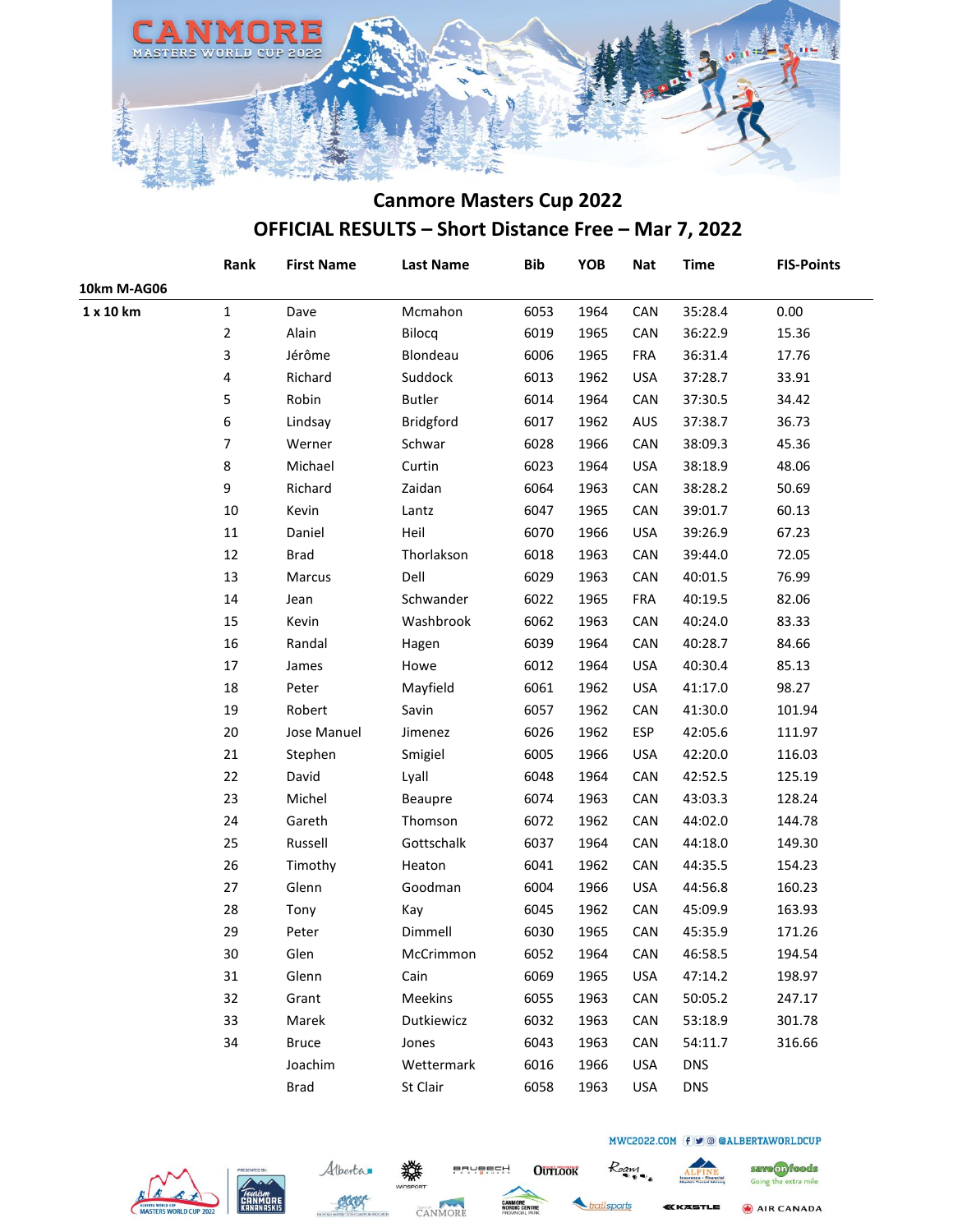

|             | Rank           | <b>First Name</b> | <b>Last Name</b> | <b>Bib</b> | YOB  | <b>Nat</b> | <b>Time</b> | <b>FIS-Points</b> |
|-------------|----------------|-------------------|------------------|------------|------|------------|-------------|-------------------|
| 10km M-AG07 |                |                   |                  |            |      |            |             |                   |
| 1 x 10 km   | $\mathbf{1}$   | Kent              | Murdoch          | 7003       | 1961 | <b>USA</b> | 33:18.0     | 0.00              |
|             | $\overline{2}$ | David             | Maclean          | 7011       | 1959 | <b>USA</b> | 34:51.0     | 27.93             |
|             | 3              | Ludwig            | Rehm             | 7022       | 1960 | <b>GER</b> | 35:03.0     | 31.53             |
|             | 4              | Jeff              | Schloss          | 7016       | 1958 | <b>USA</b> | 35:03.8     | 31.77             |
|             | 5              | Janko             | Zeleznikar       | 7004       | 1961 | <b>SLO</b> | 35:14.2     | 34.89             |
|             | 6              | Helmut            | Kolb             | 7012       | 1959 | AUT        | 36:15.4     | 53.27             |
|             | $\overline{7}$ | Scott             | Seaton           | 7069       | 1959 | <b>USA</b> | 36:19.2     | 54.41             |
|             | 8              | Mark              | Berger           | 7073       | 1960 | CAN        | 36:34.5     | 59.01             |
|             | 9              | Roger             | Carroll          | 7077       | 1961 | CAN        | 36:36.8     | 59.70             |
|             | 10             | Pierre            | Harvey           | 7010       | 1957 | CAN        | 36:51.5     | 64.11             |
|             | 11             | Mike              | Brumbaugh        | 7013       | 1958 | <b>USA</b> | 37:08.2     | 69.13             |
|             | 12             | William           | Chastan          | 7017       | 1961 | <b>FRA</b> | 37:10.4     | 69.79             |
|             | 13             | Ernst             | Loeksa           | 7015       | 1958 | <b>NOR</b> | 37:10.5     | 69.82             |
|             | 14             | John              | Groeneveld       | 7037       | 1959 | CAN        | 37:45.3     | 80.27             |
|             | 15             | Paul              | Smith            | 7001       | 1957 | <b>USA</b> | 37:55.8     | 83.42             |
|             | 16             | Bob               | Boorman          | 7026       | 1959 | CAN        | 38:20.8     | 90.93             |
|             | 17             | Murray            | Lyons            | 7045       | 1960 | CAN        | 39:16.3     | 107.60            |
|             | 18             | Jeffrey           | Wilhelm          | 7020       | 1959 | <b>USA</b> | 39:18.6     | 108.29            |
|             | 19             | Andrei            | Petrov           | 7051       | 1959 | CAN        | 39:20.5     | 108.86            |
|             | 20             | Tom               | Omstead          | 7050       | 1960 | CAN        | 39:54.6     | 119.10            |
|             | 21             | Jeffrey           | Russell          | 7068       | 1959 | <b>USA</b> | 41:04.4     | 140.06            |
|             | 22             | Gilles            | Couston          | 7019       | 1958 | <b>FRA</b> | 41:28.7     | 147.36            |
|             | 23             | Darren            | Lazaruk          | 7042       | 1961 | CAN        | 41:31.7     | 148.26            |
|             | 24             | Mike              | Thompson         | 7056       | 1957 | CAN        | 41:35.6     | 149.43            |
|             | 25             | Randy             | Smith            | 7025       | 1961 | <b>USA</b> | 42:03.2     | 157.72            |
|             | 26             | Joe               | Fero             | 7036       | 1958 | CAN        | 42:03.3     | 157.75            |
|             | 27             | Gilbert           | Levrino          | 7039       | 1957 | <b>FRA</b> | 42:42.3     | 169.46            |
|             | 28             | Paul              | Haltvick         | 7008       | 1957 | <b>USA</b> | 42:43.7     | 169.88            |
|             | 29             | Ken               | Pill             | 7067       | 1961 | <b>USA</b> | 44:36.1     | 203.63            |
|             | 30             | Duane             | Davis            | 7029       | 1958 | CAN        | 45:14.6     | 215.20            |
|             | 31             | Neil              | Ferguson         | 7035       | 1957 | CAN        | 45:44.4     | 224.14            |
|             | 32             | Bob               | Putnam           | 7053       | 1960 | CAN        | 46:45.1     | 242.37            |
|             |                |                   |                  |            |      |            |             |                   |







**BRUBECH** 



**OUTLOOK** 

KKASTLE

Roam

AIR CANADA

save on foods

Going the extra mile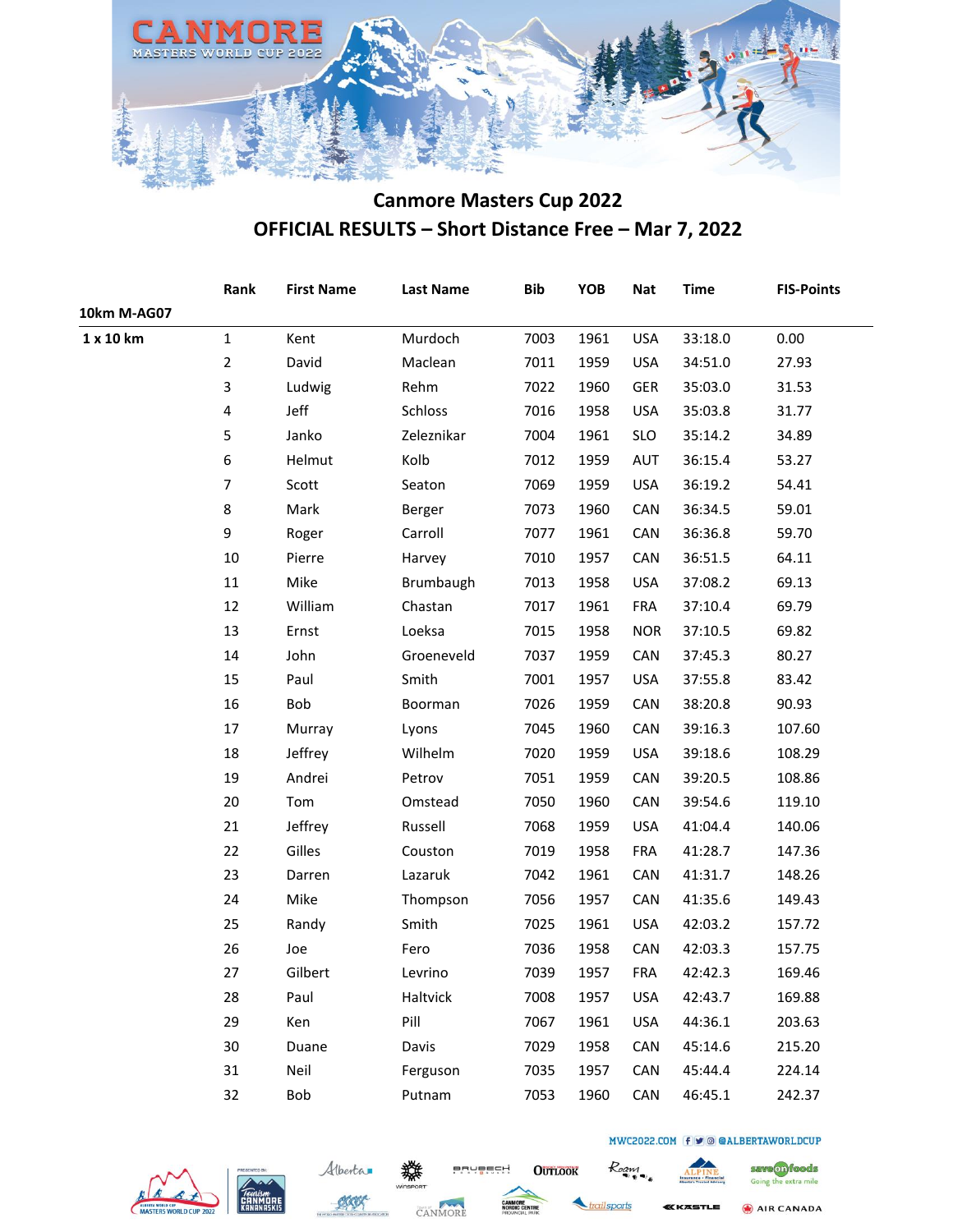

|             | Rank           | <b>First Name</b> | <b>Last Name</b> | <b>Bib</b> | YOB  | <b>Nat</b> | <b>Time</b> | <b>FIS-Points</b> |
|-------------|----------------|-------------------|------------------|------------|------|------------|-------------|-------------------|
| 10km M-AG07 | (cont)         |                   |                  |            |      |            |             |                   |
| 1 x 10 km   | 33             | Chris             | Andrews          | 7071       | 1959 | CAN        | 46:51.5     | 244.29            |
|             | 34             | George            | Borchert         | 7074       | 1959 | CAN        | 46:51.8     | 244.38            |
|             | 35             | Mark              | Tremblay         | 7057       | 1958 | CAN        | 48:59.3     | 282.67            |
|             | 36             | Dean              | Grove            | 7038       | 1959 | CAN        | 50:03.4     | 301.92            |
|             | 37             | Hansell           | Stedman          | 7024       | 1957 | <b>USA</b> | 52:57.4     | 354.17            |
|             | 38             | Andrew            | Lyon             | 7044       | 1961 | <b>CAN</b> | 53:03.2     | 355.92            |
|             | 39             | Ronald            | Faltus           | 7032       | 1957 | CAN        | 56:50.9     | 424.29            |
|             | 40             | Rick              | Morson           | 7049       | 1957 | CAN        | 1:00:12.6   | 484.86            |
|             | 41             | Ross              | Wilson           | 7059       | 1958 | CAN        | 1:18:03.5   | 806.46            |
|             |                | Andreas           | Betschart        | 7062       | 1958 | SUI        | <b>DNS</b>  |                   |
|             |                | Dave              | Bartol           | 7063       | 1961 | <b>USA</b> | <b>DNS</b>  |                   |
|             |                | Jeff              | Carpenter        | 7064       | 1958 | USA        | <b>DNS</b>  |                   |
|             |                | David             | Currie           | 7078       | 1957 | <b>CAN</b> | <b>DNS</b>  |                   |
| 10km M-AG08 |                |                   |                  |            |      |            |             |                   |
| 1 x 10 km   | $\mathbf{1}$   | Leo               | Ukkonen          | 8003       | 1956 | <b>FIN</b> | 35:16.1     | 0.00              |
|             | $\overline{2}$ | Aito              | Pennanen         | 8002       | 1954 | <b>FIN</b> | 36:32.5     | 21.66             |
|             | 3              | Bernard           | Duchene          | 8008       | 1956 | <b>FRA</b> | 37:24.8     | 36.49             |
|             | 4              | Timo              | Pullinen         | 8012       | 1954 | <b>FIN</b> | 37:25.6     | 36.72             |
|             | 5              | Geir Inge         | Relling          | 8011       | 1954 | <b>NOR</b> | 38:07.6     | 48.63             |
|             | 6              | Stuart            | Hamilton         | 8007       | 1954 | CAN        | 38:18.8     | 51.80             |
|             | $\overline{7}$ | Wiliam            | Letham           | 8051       | 1956 | <b>CAN</b> | 38:37.4     | 57.08             |
|             | 8              | Klaus             | Sjoblom          | 8021       | 1955 | <b>FIN</b> | 38:52.7     | 61.41             |
|             | 9              | Jean-Marc         | Poulin           | 8027       | 1955 | <b>CAN</b> | 39:40.8     | 75.05             |
|             | $10\,$         | <b>Brian</b>      | Dunphy           | 8047       | 1955 | <b>CAN</b> | 40:11.4     | 83.73             |
|             | 11             | Clifford          | Onthank          | 8006       | 1953 | <b>USA</b> | 40:42.7     | 92.60             |
|             | 12             | Ron               | Mahler           | 8052       | 1956 | CAN        | 40:58.1     | 96.97             |
|             | 13             | Jean-Marc         | <b>Berliat</b>   | 8015       | 1956 | <b>FRA</b> | 41:08.8     | 100.00            |
|             | 14             | Mike              | Mappin           | 8024       | 1954 | CAN        | 41:17.7     | 102.53            |
|             | 15             | Don               | Camp             | 8023       | 1952 | <b>USA</b> | 41:52.0     | 112.25            |
|             | 16             | Dave              | Dawson           | 8046       | 1953 | CAN        | 41:55.2     | 113.16            |
|             | $17\,$         | John              | Meyer            | 8030       | 1956 | <b>USA</b> | 42:19.4     | 120.02            |
|             |                |                   |                  |            |      |            |             |                   |







**BRUBECH** 



**OUTLOOK** 

**KKASTLE** 

Roam

AIR CANADA

save on foods

Going the extra mile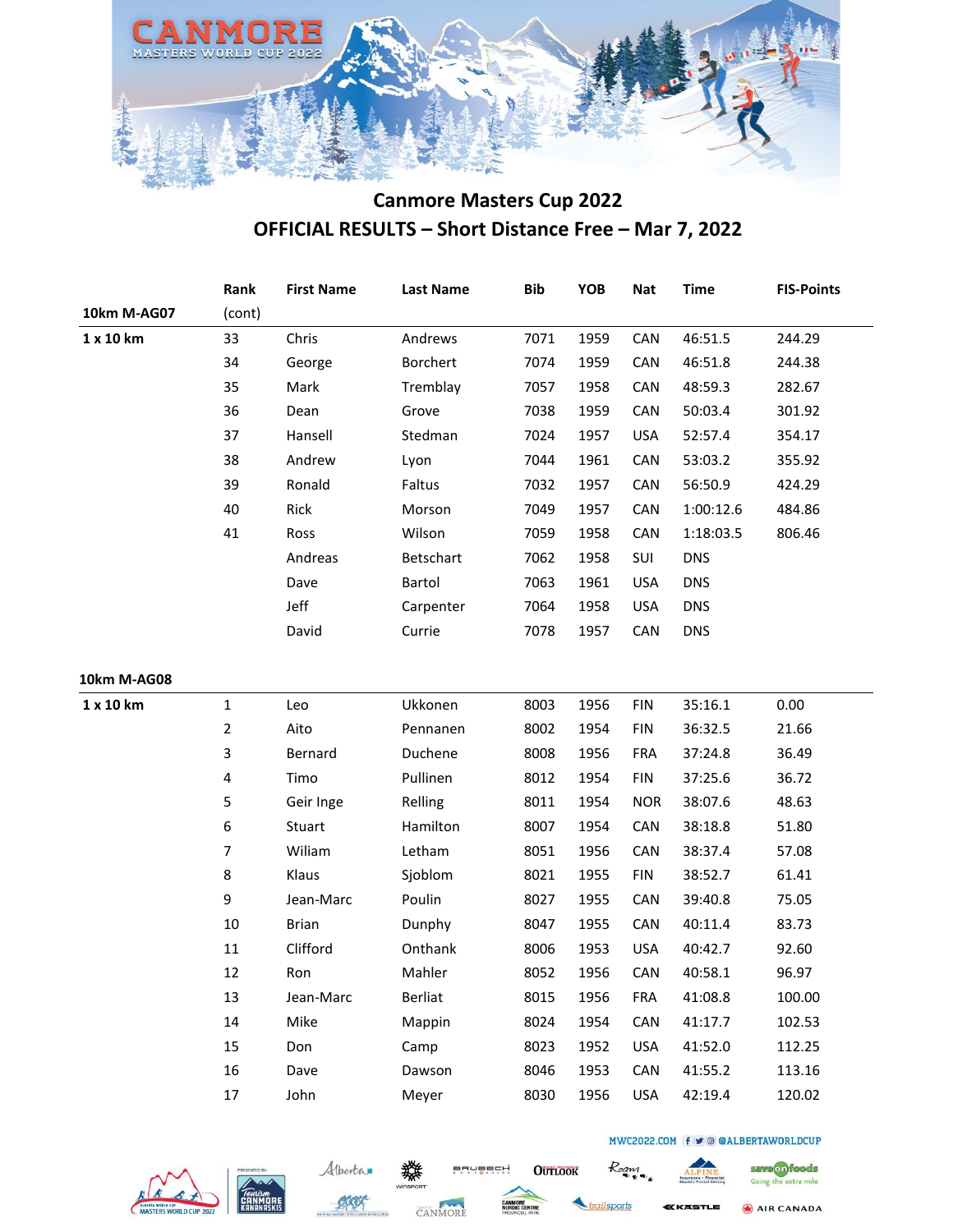

|             | Rank   | <b>First Name</b> | <b>Last Name</b> | <b>Bib</b> | <b>YOB</b> | <b>Nat</b> | <b>Time</b> | <b>FIS-Points</b> |
|-------------|--------|-------------------|------------------|------------|------------|------------|-------------|-------------------|
| 10km M-AG08 | (cont) |                   |                  |            |            |            |             |                   |
| 1 x 10 km   | 18     | Jacques           | Laures           | 8037       | 1955       | <b>FRA</b> | 42:20.8     | 120.42            |
|             | 19     | Patrick           | McLellan         | 8054       | 1956       | <b>CAN</b> | 42:41.1     | 126.18            |
|             | 20     | Michael C         | Weber            | 8034       | 1952       | <b>USA</b> | 43:21.9     | 137.74            |
|             | 21     | Murray            | Rossworn         | 8026       | 1954       | CAN        | 43:26.7     | 139.10            |
|             | 22     | Gordon            | Mesedahl         | 8068       | 1955       | <b>USA</b> | 44:33.0     | 157.90            |
|             | 23     | Martin            | Steinruck        | 8022       | 1952       | CAN        | 44:33.1     | 157.93            |
|             | 24     | Bert              | Pschunder        | 8035       | 1955       | <b>USA</b> | 44:38.0     | 159.32            |
|             | 25     | Rick              | Hall             | 8033       | 1955       | <b>CAN</b> | 44:46.2     | 161.65            |
|             | 26     | Keith             | Meszaros         | 8056       | 1956       | <b>CAN</b> | 46:04.5     | 183.85            |
|             | 27     | Woody             | Woods            | 8061       | 1955       | <b>CAN</b> | 46:04.6     | 183.88            |
|             | 28     | Helmut            | Thumm            | 8063       | 1952       | <b>GER</b> | 46:47.6     | 196.07            |
|             | 29     | James             | Bell             | 8075       | 1955       | CAN        | 47:35.1     | 209.54            |
|             | 30     | Kim               | <b>Barrette</b>  | 8045       | 1954       | <b>USA</b> | 48:17.6     | 221.59            |
|             | 31     | Herbert           | Joss             | 8064       | 1955       | <b>SUI</b> | 48:20.0     | 222.27            |
|             | 32     | Dennis            | Bevington        | 8077       | 1953       | <b>CAN</b> | 49:42.1     | 245.55            |
|             | 33     | Eric              | Berlie           | 8076       | 1953       | <b>CAN</b> | 49:46.9     | 246.91            |
|             | 34     | <b>Bruce</b>      | Jamieson         | 8043       | 1952       | <b>USA</b> | 51:32.3     | 276.79            |
|             | 35     | Martin            | Hudson           | 8066       | 1953       | <b>USA</b> | 59:23.3     | 410.34            |
|             |        | Joseph S          | Kryger           | 8040       | 1954       | <b>CAN</b> | <b>DNS</b>  |                   |
|             |        | Craig             | Skinner          | 8069       | 1954       | <b>USA</b> | <b>DNS</b>  |                   |
|             |        |                   |                  |            |            |            |             |                   |







**OUTLOOK** 

**BRUBECH** 



Roam



save on foods Going the extra mile

AIR CANADA KKASTLE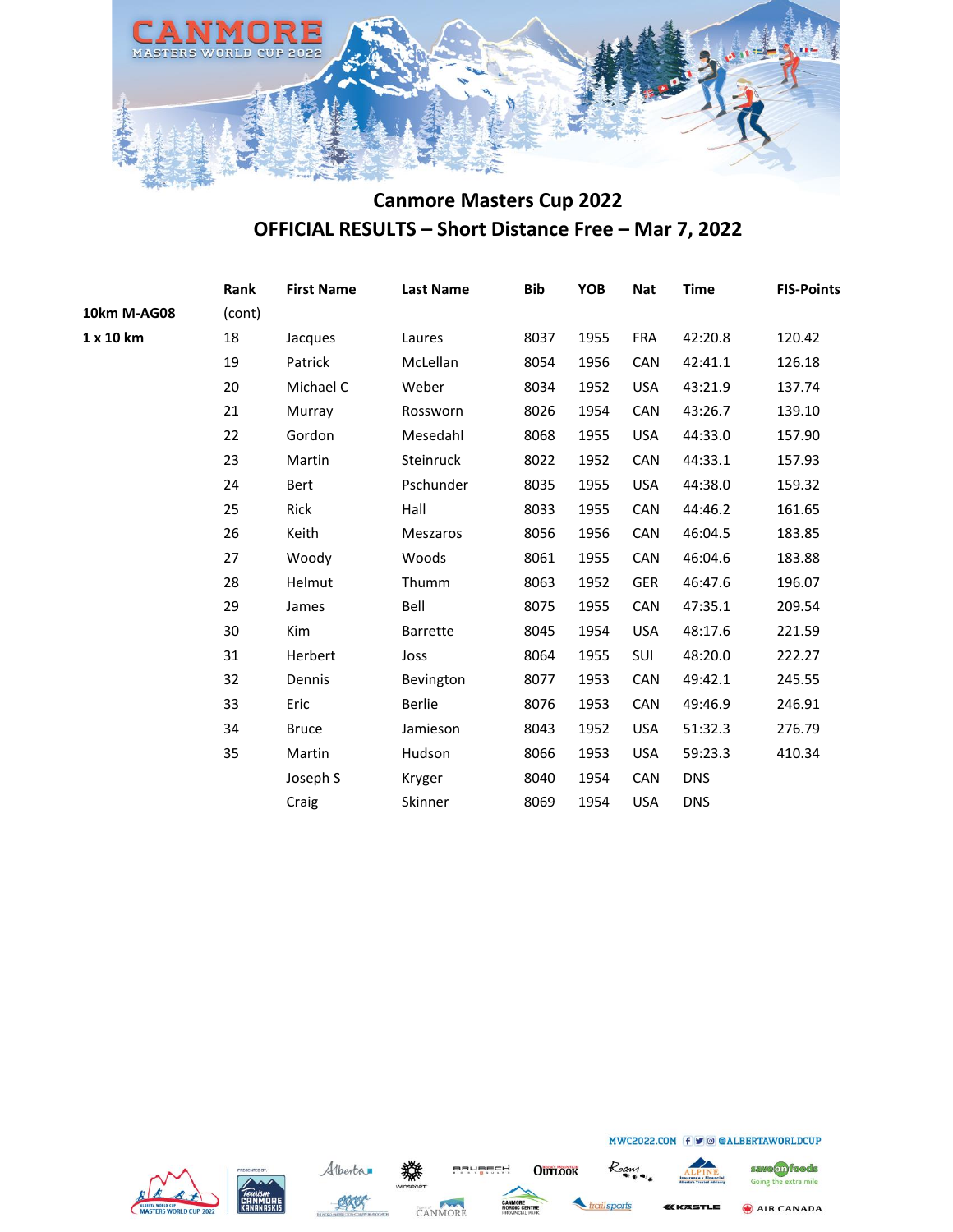

|             | Rank           | <b>First Name</b> | <b>Last Name</b> | <b>Bib</b> | YOB  | <b>Nat</b> | <b>Time</b> | <b>FIS-Points</b> |
|-------------|----------------|-------------------|------------------|------------|------|------------|-------------|-------------------|
| 10km M-AG09 |                |                   |                  |            |      |            |             |                   |
| 1 x 10 km   | $\mathbf 1$    | Einar             | Vikingstad       | 8601       | 1951 | <b>NOR</b> | 37:38.2     | 0.00              |
|             | $\overline{2}$ | Alfred            | Parsons          | 8603       | 1950 | CAN        | 37:41.4     | 0.85              |
|             | 3              | David             | Christopherson   | 8609       | 1950 | <b>USA</b> | 39:21.1     | 27.34             |
|             | 4              | Erik              | Johansen         | 8602       | 1951 | <b>NOR</b> | 39:55.8     | 36.56             |
|             | 5              | Kaare Magne       | Losnegard        | 8608       | 1951 | <b>NOR</b> | 40:25.4     | 44.42             |
|             | 6              | Jouko             | Karki            | 8612       | 1948 | <b>FIN</b> | 41:31.9     | 62.09             |
|             | $\overline{7}$ | Alain             | Laffay           | 8637       | 1950 | <b>FRA</b> | 42:27.9     | 76.97             |
|             | 8              | Réjean            | Charbonneau      | 8617       | 1949 | CAN        | 43:16.9     | 89.99             |
|             | 9              | Ralph             | Johnson          | 8641       | 1948 | <b>USA</b> | 43:47.5     | 98.12             |
|             | $10\,$         | Richard           | Swanson          | 8619       | 1947 | <b>USA</b> | 45:23.2     | 123.55            |
|             | 11             | Len               | Pizzey           | 8621       | 1951 | CAN        | 45:42.1     | 128.57            |
|             | 12             | <b>Bruce</b>      | Culbertson       | 8626       | 1951 | <b>USA</b> | 46:10.7     | 136.17            |
|             | 13             | Fred              | Longhart         | 8625       | 1950 | <b>USA</b> | 46:19.0     | 138.38            |
|             | 14             | Elden             | Jacobson         | 8639       | 1947 | <b>USA</b> | 47:35.1     | 158.60            |
|             | 15             | Junior            | Martin           | 8631       | 1950 | CAN        | 48:04.8     | 166.49            |
|             | 16             | John              | Davina           | 8616       | 1950 | CAN        | 48:25.0     | 171.85            |
|             | 17             | Colin             | Gray             | 8622       | 1947 | CAN        | 49:14.0     | 184.87            |
|             | 18             | Kenneth           | Plotz            | 8620       | 1948 | <b>USA</b> | 50:31.0     | 205.33            |
|             | 19             | Richard           | Sherwin          | 8634       | 1948 | CAN        | 50:36.9     | 206.90            |
|             | 20             | Jean-Michel       | Joyaud           | 8627       | 1947 | <b>FRA</b> | 51:37.5     | 223.00            |
|             | 21             | Jack              | Paulsen          | 8633       | 1951 | CAN        | 52:47.4     | 241.57            |
|             | 22             | Marshall          | Peterson         | 8645       | 1947 | <b>USA</b> | 56:11.1     | 295.70            |
|             | 23             | John              | Clark            | 8651       | 1951 | CAN        | 56:55.3     | 307.44            |
|             | 24             | Beau              | Kent             | 8630       | 1947 | CAN        | 58:24.2     | 331.06            |
|             | 25             | Eric              | Jansen           | 8640       | 1951 | <b>USA</b> | 1:01:35.4   | 381.86            |
|             |                | Douglas           | Will             | 8646       | 1951 | <b>USA</b> | <b>DNS</b>  |                   |
|             |                | Tibor             | Bodi             | 8649       | 1947 | CAN        | <b>DNS</b>  |                   |







BRUBECH **OUTLOOK** 

Roam railsports



MWC2022.COM f v @ @ALBERTAWORLDCUP

save on foods Going the extra mile AIR CANADA

KKASTLE